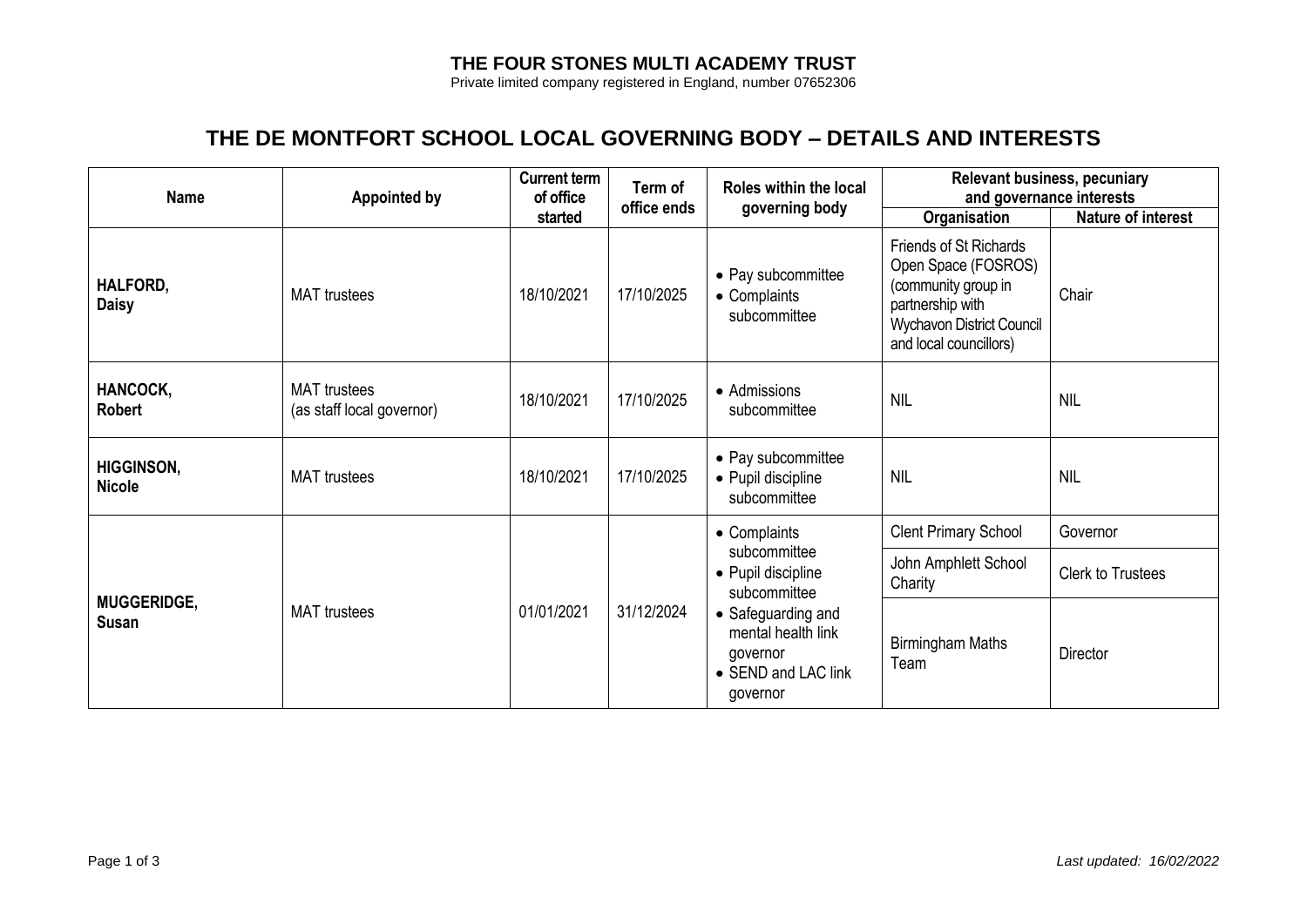| <b>Name</b>                        | <b>Appointed by</b>                               | <b>Current term</b><br>of office<br>started | Term of<br>office ends | Roles within the local<br>governing body                              | <b>Relevant business, pecuniary</b><br>and governance interests                                                                                                        |                           |
|------------------------------------|---------------------------------------------------|---------------------------------------------|------------------------|-----------------------------------------------------------------------|------------------------------------------------------------------------------------------------------------------------------------------------------------------------|---------------------------|
|                                    |                                                   |                                             |                        |                                                                       | Organisation                                                                                                                                                           | <b>Nature of interest</b> |
| NEAL,<br>Alan                      | <b>MAT</b> trustees                               | 01/01/2021                                  | 31/12/2024             | $\bullet$ Chair<br>• Admissions<br>subcommittee<br>• Pay subcommittee | Roy Woodward<br><b>Educational Foundation</b>                                                                                                                          | Trustee                   |
|                                    |                                                   |                                             |                        |                                                                       | King Charles I School<br><b>Trading Limited</b><br>(subsidiary company wholly<br>owned by the academy trust)                                                           | Director                  |
|                                    |                                                   |                                             |                        |                                                                       | Harry Train Foundation<br>(charity managing funds and<br>investments for the Old<br>Carolians' Association (OCA);<br>no direct relationship with the<br>academy trust) | Trustee                   |
|                                    |                                                   |                                             |                        |                                                                       | The Deacle and Prince<br>Henry's Educational<br>Foundation                                                                                                             | <b>Trustee</b>            |
|                                    |                                                   |                                             |                        |                                                                       | Other unrelated directorship recorded at Companies House:<br>• Hartland Forest Lodge Owners Management Co Ltd<br>(06707542)                                            |                           |
| <b>WHEELER,</b><br><b>Nicholas</b> | <b>MAT</b> trustees<br>(as parent local governor) | 18/10/2021                                  | 17/10/2025             | • Complaints<br>subcommittee<br>• Pupil discipline<br>subcommittee    | <b>NIL</b>                                                                                                                                                             | <b>NIL</b>                |
| <b>WILSON,</b><br><b>Stuart</b>    | <b>MAT</b> trustees<br>(as staff local governor)  | 12/07/2021                                  | 11/07/2025             | • Admissions<br>subcommittee                                          | <b>NIL</b>                                                                                                                                                             | <b>NIL</b>                |
| WOODWARD,<br>Amy                   | <b>MAT</b> trustees<br>(as parent local governor) | 15/02/2022                                  | 14/02/2026             |                                                                       | <b>NIL</b>                                                                                                                                                             | <b>NIL</b>                |